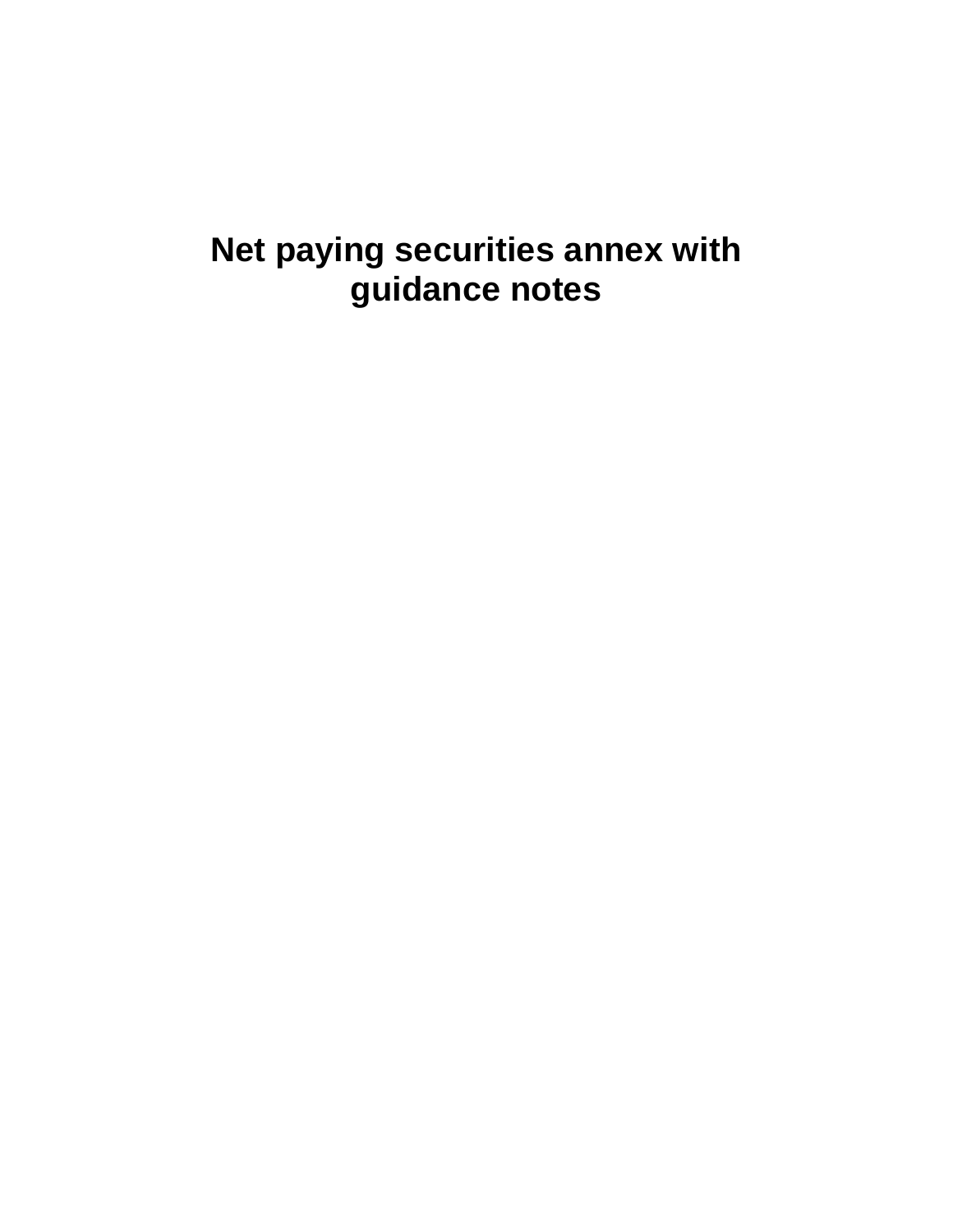## **PSA/ISMA Global Master Repurchase Agreement**

## **Net Paying Securities Annex Explanatory Notes**

### **Introduction**

In ISMA circular to members no. 8 of 1996, dated 5 November 1996, ISMA referred to some recent legislative changes in the UK which narrowed the circumstances in which UK tax was required to be withheld from payments under paragraph 5 of the GMRA representing income on securities

The accompanying annex deals with issues arising under the GMRA in relation to debt securities where tax is withheld or deducted at source.

In what follows capitalised terms generally have the same meaning as in the GMRA itself.

#### **Net paying debt securities**

In relation to debt securities where withholding tax applies at source to the interest, the form of language embodied in Annex VIII would permit debt securities where interest is paid net to be the subject of Transactions under the GMRA.

In a little more detail, the nature of the changes envisaged by Annex VIII is as follows.

If Annex VIII is used, securities where interest is paid under a deduction or withholding may be the subject of Transactions under the GMRA. Under the existing GMRA (November 1995 version) it is provided (in paragraph 1(a)) that "Net Paying Securities" should not be the subject of Transactions under the GMRA. Annex VIII will remove this prohibition. However, the prohibition on the use of the GMRA to conduct transactions in *equities* will remain.

The question arises as to what amount should be paid where a Transaction crosses a coupon date in relation to debt securities where tax is deducted at source. The approach adopted in Annex VIII, in line with the consensus of views ISMA has received from market participants, is that paragraph 5 should apply to Transactions in securities of this type as it applies to gross paying securities. Accordingly, unless otherwise agreed, the amount payable by Buyer under paragraph 5 will be the full amount of the amount of Income payable by the issuer, without any reduction for any tax withheld or deducted at source.

The consensus is that it is appropriate for the paragraph 5 payment to be equivalent to the gross interest, since this is already understood by the market as the basic rule under the GMRA. Furthermore it is desirable to make the documentation of trades as standard as possible and it is thus highly desirable to avoid there being a separate rule for debt securities which pay their interest net. Naturally, members who are prospectively acting as Buyer will need to take into account whether it is acceptable to undertake an obligation to make a payment under paragraph 5 equivalent to the gross amount of interest in the case of a security where the interest payment is received net of tax withheld at source. This may depend for example on the position which may be agreed with other parties to whom the securities are to be transferred, and members' own tax position (including whether a tax credit or other relief is available in respect of any tax withheld). If draft Annex VIII is adopted, it will however be the responsibility of members who do not wish paragraph 5 payments to be made "gross" to seek to agree a lower rate of payment in relation to the relevant Transactions. This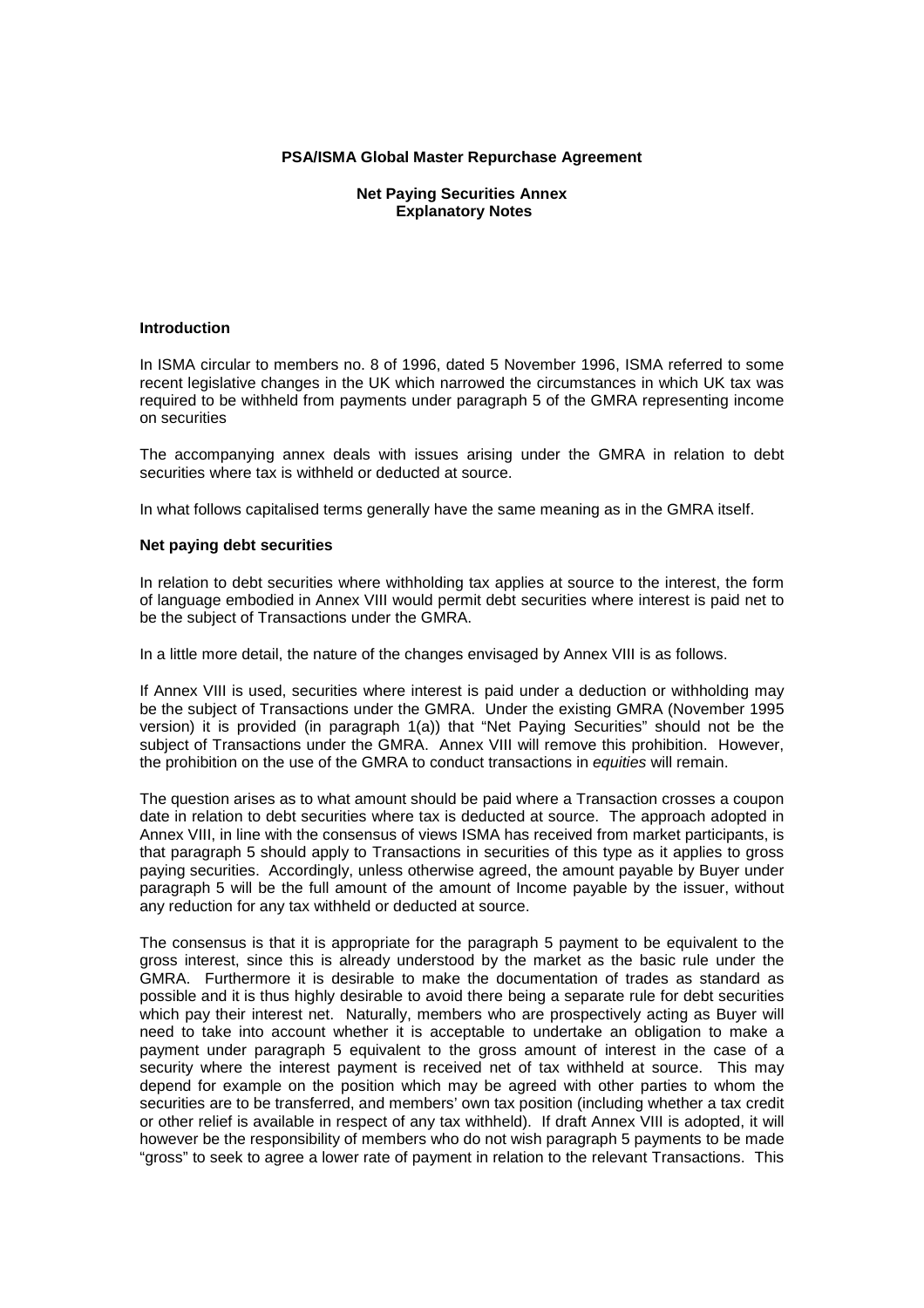is contemplated by the drafting of paragraph 5 itself in its opening phrase ("Unless otherwise agreed...").

Since the logic of draft Annex VIII is to treat securities which pay interest under deduction or withholding of tax at source in the same way as gross paying securities, it is appropriate where draft Annex VIII applies to delete the definition of "Net Paying Securities" from the GMRA as it is no longer of any relevance. Annex VIII provides for this.

The obligation to make a paragraph 5 payment in relation to Margin Securities will similarly, under Annex VIII, be an obligation to make a gross payment. If securities which pay interest net are offered as Margin Securities, the person calling for the Margin Transfer may wish to consider whether the requirement to make a payment of a gross amount under paragraph 5 might make those securities ones which are not "reasonably acceptable" as provided for in the definition of "Margin Securities".

Finally, Annex VIII adds some language to the definition of "IR" in Annex III (Buy/Sell Back Transactions). The purpose of this language is to make an equivalent change in the case of Buy/Sell Back Transactions to that described above in the case of Transactions where paragraph 5 applies. The additional language will make it clear that, in the case of a Buy/Sell Back Transaction of a security whose interest payment is received net of withholding, the adjustment to the Purchase Price effected in the occasion of a payment of income operates by reference to the gross amount.

In due course, under the next reprint of the GMRA, it is intended to adopt the language of Annex VIII in the body of the GMRA. Before then it will be necessary for ISMA members to agree the annex on a bilateral basis. In seeking to agree the annex with any counter party, members will wish to consider (and make it clear in the documentation entered into between the member and that counter party) whether the annex should be regarded as affecting only Transactions which are first entered into after the agreement on the annex is reached, or should extend to cover Transactions entered into before that date but which have not yet been closed out.